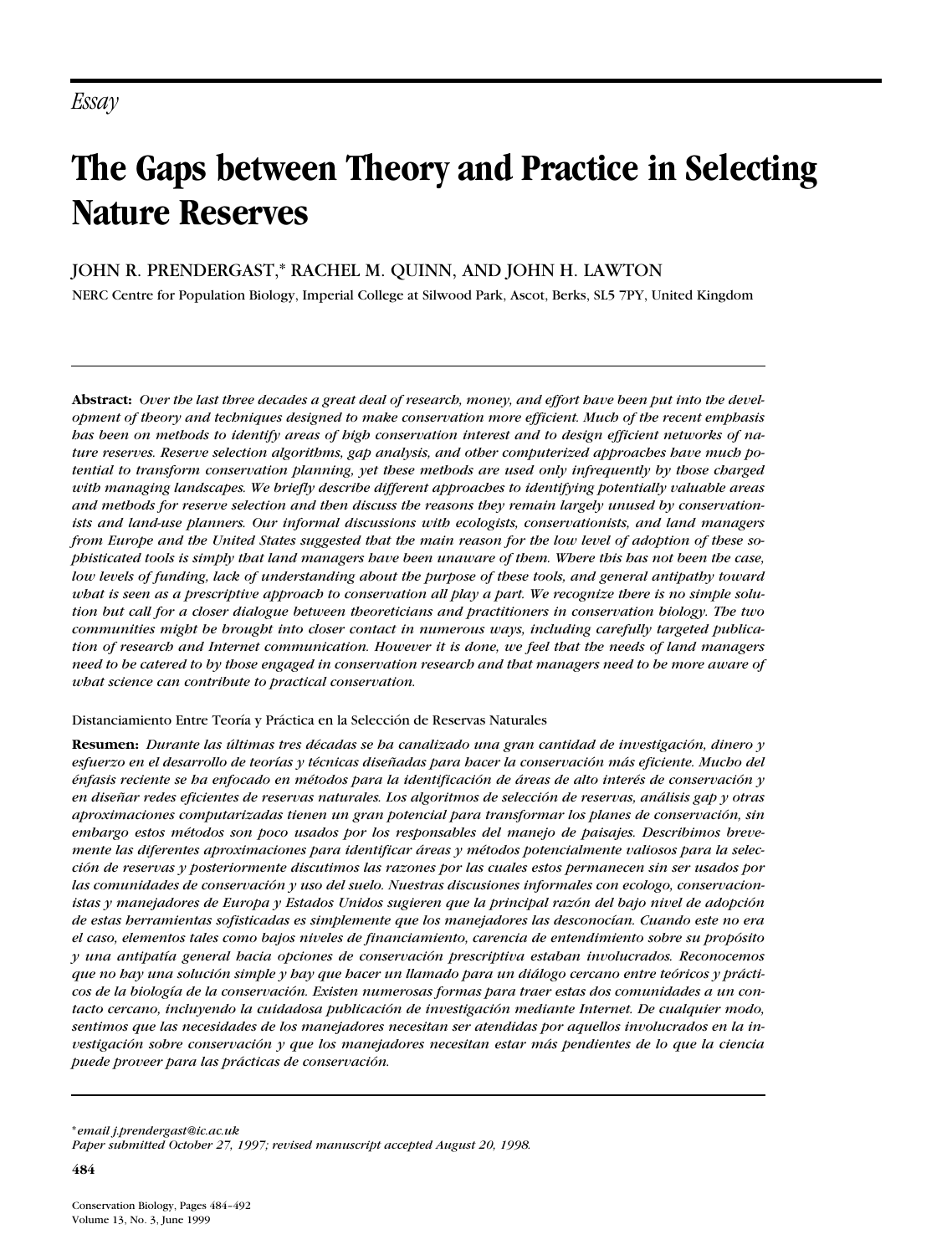## **Introduction**

Most conservation of threatened wildlife is achieved via networks of protected areas in the form of national parks, wilderness areas, and nature reserves. We refer to them generically as "reserves." The first reserves were sited on a biologically ad hoc basis. But reserves selected in this way, and hence the reserve networks to which they contribute, are likely to be suboptimal for protecting biodiversity (Pressey 1994). For the reserve approach to be efficient and cost-effective, not only must individual reserves be sited accurately, but reserve networks must also be configured to optimize their conservation potential. This idea has spawned numerous methods for selecting the most effective (network of) reserves in a given region, and their development is now a sizeable sub-discipline of theoretical conservation biology.

We briefly describe the most common approaches to reserve selection and then focus on selection algorithms because a great deal of research effort has been devoted to them and they dominate the recent literature. We examine their utility for the organizations and individuals who make decisions about nature reserve acquisition (hereafter referred to as "managers") and ask whether site selection algorithms have proven useful in practical conservation and, if not, why not?

#### **Techniques for Reserve Selection**

The first stage of most conservation planning is to identify areas that warrant protection (including areas that are already reserves). The main criteria used to identify such areas are biodiversity (the broad equivalent of taxonomic richness), rarity, population abundance, environmental representativeness, and site area. Among these criteria, taxonomic richness has pre-eminence, even where nonbiological (e.g., socioeconomic) criteria for reserve selection are used (Margules & Usher 1981; Goldsmith 1991). Where distribution data are both comprehensive and accurate, it is possible to identify areas of high species richness (hotspots) for certain taxa, focusing on threat level (e.g., endangered species) or biogeographical status (e.g., endemic species) (Diamond 1986; Myers 1990; International Council for Bird Preservation 1992; Prendergast et al. 1993; Dobson et al. 1997). The simplicity of the species richness approach to reserve selection is both its strength and its weakness (Prendergast et al. 1993; Williams et al. 1996).

Easily censused groups like birds or butterflies aside, it is actually proving much more difficult to measure biodiversity than previously thought (Lawton et al. 1998). A refinement of the species richness approach would be to quantify character (genetic) diversity (Morrone et al. 1996). It is a logical extension of counting individual species to incorporate a measure of how different they are, but this approach requires a level of resources and technical expertise that make it impractical.

The availability of reliable species richness data for any taxon usually lags far behind conservation threats, and future reserve selection may have to rely on easierto-collect surrogate data. This is the rationale behind the use of indicator taxa: areas occupied by many species from a well-studied indicator taxon are also considered species-rich for other taxa (Landres et al. 1988; Pearson & Cassola 1992). But recent evidence suggests that, at spatial scales relevant to practical conservation, the covariance in species richness between pairs of taxa (i.e., indicator and indicatee, in this context) is highly variable, both geographically and taxonomically (Oliver & Beattie 1993; Prendergast et al. 1993; Dobson et al. 1997; Prendergast & Eversham 1997; Pimm & Lawton 1998). An alternative to using pairs of taxa is to use one taxonomic level to predict another, and at large scales (possibly too large to be of practical use) generic or familial diversity can be a reasonable correlate of species diversity in some taxa (Williams & Gaston 1994).

In the past the protection of individual—usually rare—species has figured prominently in reserve siting. Preoccupation with biodiversity and reserve efficiency has fostered hopes that areas of rare species and high biodiversity can be protected simultaneously (Thomas & Mallorie 1985; Renner & Ricklefs 1994). These hopes appear unjustified because of the low spatial concordance of rare species and high diversity (Prendergast et al. 1993; Curnutt et al. 1994; Pimm & Lawton 1998). Furthermore, not only may rarity be defined in several ways but some rare species are often intrinsically hard to locate (McIntyre 1992; Gaston 1994), creating considerable practical difficulties for this approach. Nevertheless, the single-species formula for siting potential reserves appears to have been widely used (World Wildlife Fund 1982; MacKinnon & DeWulf 1994), although it has received comparatively little attention in the formal scientific literature (but see McIntyre 1992; Rebelo & Tansley 1993).

Ecologists have always been fascinated by the idea of quantifying nature, although endeavors to develop diversity indices that incorporate measures of both species number and individual abundance have now largely subsided (Magurran 1988). They are not generally thought to be useful in reserve selection (Hurlbert 1971; Gotmark et al. 1986; Haila & Kouki 1994) mainly because different indices often rank the same sites differently (Magurran 1988; Turpie 1995). Nevertheless, they have occasionally been used to prioritize sites for conservation (Chanter & Owen 1976). Measured separately, abundance on sites has been used to evaluate British Sites of Special Scientific Interest (Hodgetts 1992).

Where existing species distribution data are inadequate for reserve planning, other approaches have been attempted. Island biogeography theory (MacArthur &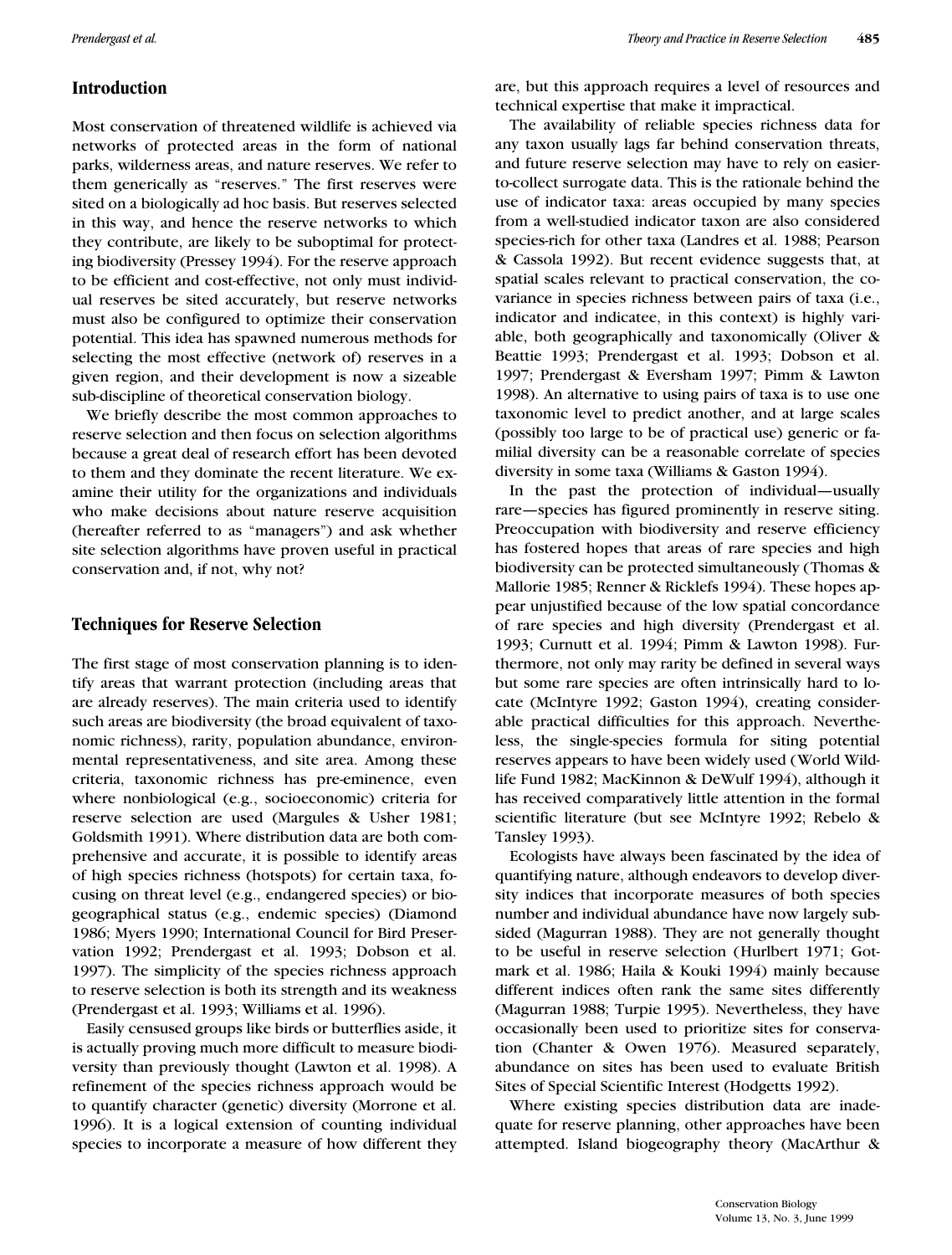Wilson 1967) has been applied to questions of reserve selection. The debate between a single large reserve versus several small reserves (SLOSS; e.g., Diamond 1975) yielded no satisfactory conclusion, probably because there is no single answer. Depending on the taxa and the geographical locality and position of the reserve(s), various sizes and numbers of reserves may, at least on paper, maximize the number of species within a reserve system. In Norway the species-area equation for breeding birds has been used to assess the conservation value of differently sized river catchments (Bevanger 1987). A test of reserve selection based on area found the approach to be seriously flawed (Lomolino 1994). Reed (1983) counseled great caution in relying on a single relationship, such as that between species number and area, for conservation planning.

Another approach is to classify sites according to how well they represent the climatic and physiographic variables of a region, rather than their biological attributes (Belbin 1993). The most representative sites of their class are taken to be the most appropriate candidates for protection. But if maximizing number of species protected is the conservation goal, sites on ecotones *between* biogeographic units may harbor more species (Brown 1991; Prendergast 1994). Significant cases of practical site selection for conservation on the basis of representativeness are scarce. An exception is Australia (C. R. Margules, personal communication), where representativeness is explicitly incorporated into the requirements of the forest reserve system. Less objectively, numerous nature reserves have been established in Britain at sites that represent examples of rare or declining habitat types.

As the science of conservation ecology matures, so does our appreciation that no single procedure for identifying areas of conservation interest is likely to be universally appropriate. In most planning scenarios there are more sites of biological value than it would be possible to declare as reserves. Therefore, it is usually necessary to identify a subset, but how to know which is the best subset?

Reserve selection algorithms (e.g., Kirkpatrick 1983; Pressey & Nicholls 1989; Bedward et al. 1992; Rebelo & Siegfried 1992; Nicholls & Margules 1993; Possingham et al. 1993; Margules et al. 1994*a*; Pressey et al. 1994, 1997, and references therein) have been developed primarily in Australia and South Africa. They select, from a pre-determined collection of land parcels, the minimum area (or cost) subset that embraces the greatest amount of diversity, or whatever metric of biological value is applied (Cousins 1991; Haila & Kouki 1994; Dobson et al. 1997). The algorithms have been continually refined since they first appeared. Recent versions, for example, preferentially select sites that are close together, an arrangement recommended (in theory) for metapopulation persistence (Nicholls & Margules 1993). To ensure

that the protection of large populations is favored, some algorithms take into account species abundances rather than presence/absence data (Turpie 1995). Other variants incorporate commercial attributes such as land availability and market price to increase their utility in real planning scenarios (Bedward et al. 1992; Ando et al. 1998; Pimm & Lawton 1998).

In spite of its apparent simplicity, the process of optimal reserve selection subject to constraints presents formidable computing problems, and sophisticated mathematical methods have been developed to address it (Underhill 1994; Pressey et al. 1996). But no universal algorithm exists to handle all reserve planning scenarios. Pressey et al. (1997) subjected 30 different algorithms to exhaustive testing, concluding, unsurprisingly, that individual circumstances dictate which algorithm is the most appropriate.

Gap analysis is a useful means of identifying sites that ought to be protected but that currently fall outside existing conservation networks (Burley 1988; McKendry & Machlis 1991; Scott et al. 1993; Caicco et al. 1995 and references therein). The technique, developed and widely tested in the United States, uses geographic information system (GIS) technology to identify gaps in the existing reserve network. Of all the approaches discussed in this paper, gap analysis appears to offer the most practical guidance for reserve selection. Being able to identify gaps in an existing network is a simple and appealing concept that could easily be adopted by managers. Its rationale is implicit in the conventional approach to reserve selection, and recommendations that stem from it are likely to take the less drastic form of addition to, rather than reconfiguration of, existing reserve systems.

Current reserve selection algorithms and gap analysis, the two major approaches to reserve siting, can be fully applied only when species distributions are known and the contents of (potential) reserves deduced. Efforts to predict, rather than detect, the spatial occurrence of species, to identify reliable environmental surrogates for biological diversity, and, fundamentally, to map the biodiversity potential of landscapes (e.g., O'Connor et al. 1996) could in theory supplant the need for extensive biological surveys. These approaches are still in the early stages of development but are beginning to be integrated into gap analysis and reserve selection algorithms (Kiester et al. 1993).

Reserve siting involves more than locating and delineating sites with valuable biological content. Wilson and Willis (1975) advocated minimizing the ratio of reserve perimeter to area to reduce edge effects. In contrast, Game (1990) suggested maximizing it to increase the interception rate of propagules from passive dispersal. Either way, there is scant evidence of such ideas having been put into practice. Reserve infiltration by unwelcome visitors has also been addressed. Peres and Terborgh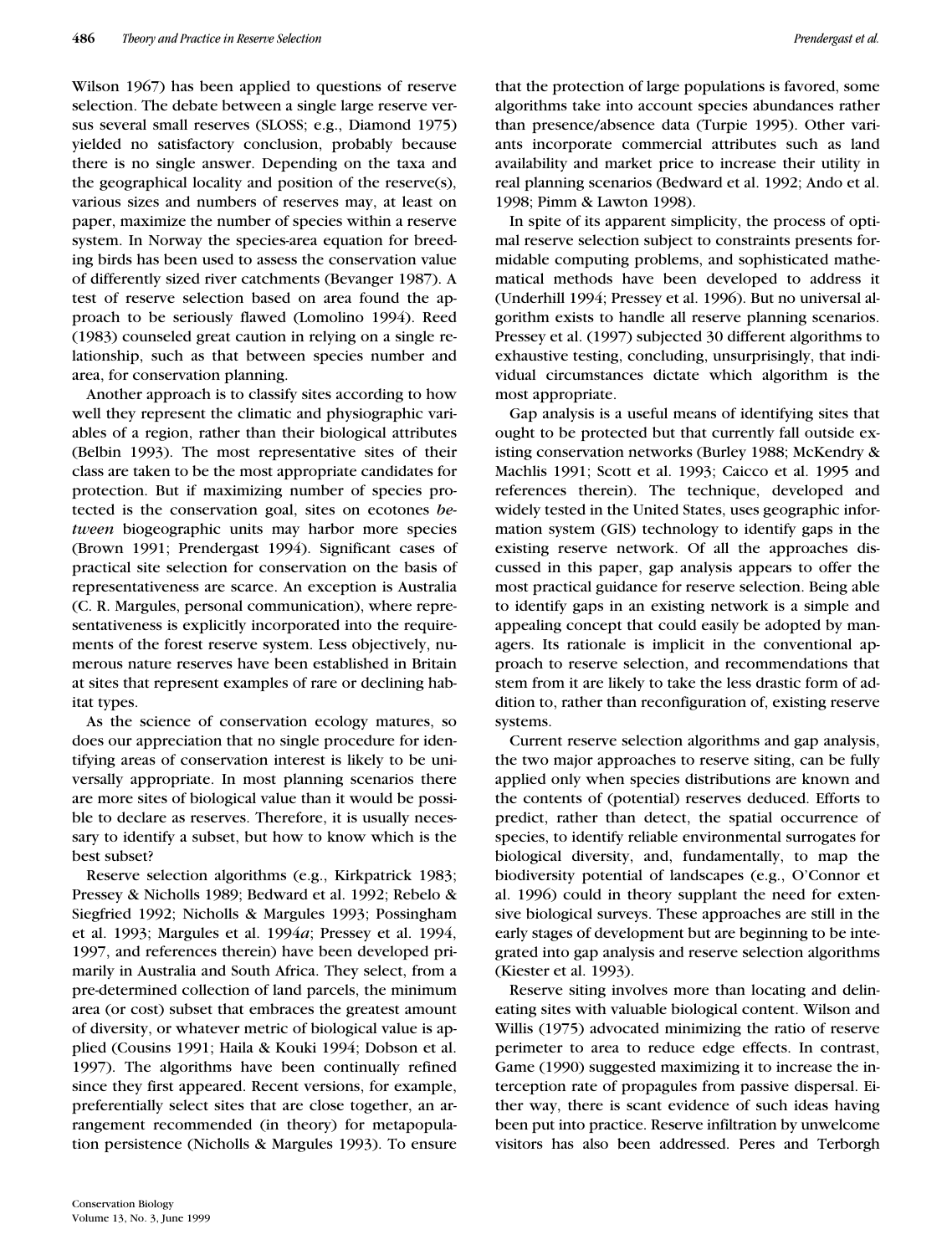(1995) suggest, for example, that Amazonian forest reserves be sited away from navigable rivers and roads so that they are less vulnerable to poaching. In countries where conservation typically takes place on small reserves within a heavily populated urban-agricultural matrix, and increasingly in developing countries too, negative impacts from outside reserves may relate not only to illegal activity but also to land use in adjacent areas. Buffer zones around reserves have been prescribed as a palliative measure (Nepal & Weber 1994; Hunter 1996), but although reasonable in theory, pressures on land availability (especially in Europe) are likely to preclude their use. The same constraints may apply to corridors for linking reserves, also the subject of much debate (Harrison 1991; Simberloff et al. 1992; Mann & Plummer 1995).

## **Use of Reserve Selection Theory**

The objective and scientifically rigorous techniques we have mentioned have the potential to transform the way in which we allocate and protect land for conservation. But despite more than 20 years of development (Diamond 1975; Pressey 1994; Turpie 1995), during which the logic has been well tested and the approach well established, their impact on practical conservation planning has been minimal. Few reserves or networks have been established or designed using reserve selection and design techniques (Pressey 1994). Hard data are lacking, but we were prompted to address the issue after informal discussions with 23 conservation researchers, conservation organizations, and planning departments in Britain, Scandinavia, and the United States. Our conclusions were unequivocal: most theoretical work on reserve selection remains theoretical. Exceptions are Australia and parts of the United States (e.g., California), where reserve selection algorithms are being used in conservation decision making. Crucially, at least in Australia, reserve planning theory and the associated computer techniques have been developed mainly by the conservation agencies themselves, and this is probably the key to their adoption in that country. This is unusual; in most other countries there is a clear dichotomy between academic conservation research and applied land-use planning.

Given their rigorous, objective approach, there is no doubt that reserve selection programs are able to configure reserve networks that are efficient in terms of land allocation (Pimm & Lawton 1998). So why, when they clearly have such potential to inform planning decisions, are they rarely used by managers? We focus on site selection algorithms because of their current high profile in conservation research, but much of the following might also be said of gap analysis and other GIS approaches.

Although the more sophisticated reserve selection algorithms incorporate information on land values (Ando

et al. 1998) and availability (Dobson et al. 1997), they are unable to handle the complexity of land ownership, status, and control that exists in some countries. In Britain, for example, nature reserves and wildlife sites carry levels of protection that range from local to European. Reserves are procured by many different agencies including the statutory government conservation agencies, (e.g., English Nature), the voluntary general (e.g., County Wildlife Trusts) and taxon-specific (e.g., Royal Society for the Protection of Birds) conservation sector, and private landowners. The degree of control that these agencies are able to exercise over reserves also varies considerably and depends on (1) whether the site is fully owned, leased, or rented or whether it is managed under an agreement with the owners and (2) local, regional, or national planning regulations. It would take a remarkable feat of cooperation for the various statutory, voluntary, and private reserve owners or managers to coordinate a common policy of reserve acquisition based on scientifically objective criteria such as size, shape, proximity to other reserves, representativeness, or complementarity. In practice very little scientific cross-referencing takes place. Historically, reserve acquisition has been driven by threat and opportunity (Thomas 1991), irrespective of the characteristics or location of reserves controlled by other parties. This situation is now changing, albeit slowly.

The complexity of reserve ownership is compounded further by the multiple demands placed on land. In Britain, for example, reserves are now expected to fulfill educational, cultural, and amenity roles as well as that of conservation (Goldsmith 1991). In both developed and developing nations, it is increasingly necessary to integrate conservation with regional development (which may include tourism, urban planning, road building, waste management, agriculture, mineral extraction, and job creation) within the same conservation area (Boza 1993). Each potential reserve is geographically unique, and for each the acquisition of the site or the development of an integrated management strategy in multiple ownership may be a complex process involving questions of price, tenure, availability, present and future use of adjacent land, access, management, and protection regimes. All of these are likely to predominate over what might be perceived as minor biological differences between sites.

Not all landscapes are like Britain's, of course. In some countries, not only may the landscape be simpler but so may be the administrative structure that regulates land use. In these places computerized reserve planning programs may be useful. But unless the algorithms are applicable to a range of landscape and ownership scenarios, are able to handle multiple sites with varying amounts of data, and are able to accommodate the demands of multiple land use, it is difficult to see how they can be brought quickly into widespread use.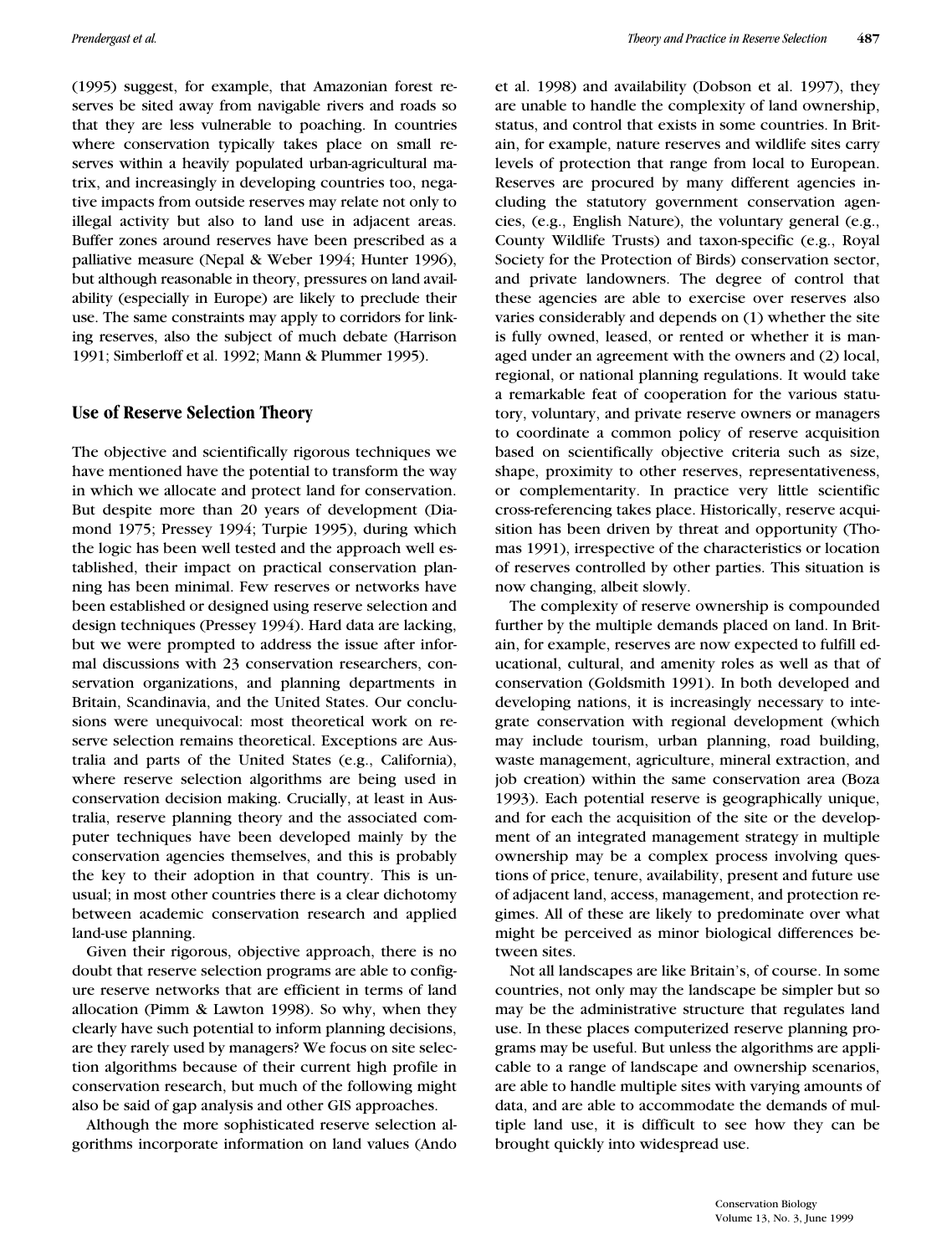Possibly because they have been developed in countries where resources tend not to be a critical issue, reserve selection algorithms are comparatively resource-hungry. In most countries conservation is grossly under-funded, and for many organizations the cost of hardware, an expert operator, and the experimentation required may inhibit the use of reserve selection algorithms (even if the software itself is free). And to work effectively, sophisticated methods of site selection usually require higher-quality data than most managers can ever expect to have. Data collection can be prohibitively expensive (Belbin 1993), and the absence of systematic species recording schemes in many countries usually means that species distributions must be inferred from fragmentary occurrence records.

Most theoretical approaches to reserve selection, whether by algorithm or not, are insensitive to variation in landscape and habitat scale. The conservation value of different patch sizes is likely to depend crucially on the type of habitat they contain. Where species' distribution data are summarized in a grid—and they often are there may be a considerable scale difference between grid dimension and the area of land available for conservation purposes. In England, for example, even the largest National Nature Reserve (9899 ha) is smaller than the standard  $10\times10$  km (10,000 ha) unit used to map national species distributions. This problem is likely to be mirrored in other countries because although reserves may be larger elsewhere, few countries can match Britain in the resolution and taxonomic breadth of their national species distribution data. Any approach to reserve selection that relies on identifying a subset of areas from a regional or national survey is critically dependent on the scale of the survey. In highly fragmented European landscapes this is especially important because reserves typically will be small. Where data are poor, the use of indirect methods and novel statistical or taxonomic approaches to incomplete sampling or inappropriate sampling scale (O'Connor et al. 1996) may eventually help to overcome these problems.

There are also other major potential difficulties with the application of selection algorithms that need to be borne in mind. In their critique of gap analysis, Conroy and Noon (1996) question whether species occurrence data collected at coarse spatiotemporal scales can be used as surrogates for community and ecosystem representation and persistence. Given the dynamic and spatially discontinuous nature of most species' distributions, usually intensified where human pressures apply, selecting areas of present-day occurrence for reserve sites may be highly misleading and may give rise to an unsustainable protection regime (Margules et al. 1994*b*) because many species become confined to marginal and suboptimal habitats (Cramp & Simmons 1980; van Wilgen et al. 1992; Lawton 1993). Even if reserve selection algorithms are used, they need to be interpreted and applied with great care. They are not a panacea.

So far we have largely focused on the technical aspects of theoretical approaches to conservation planning. But their failure to find favor with managers may have more prosaic roots. Some conservation techniques, for example, have evolved from traditional estate and land management practices. Where these persist, in both a practical and in an administrative sense, there may be little enthusiasm for sophisticated technical approaches to assessing conservation effectiveness. And if managers consider that all the biologically valuable sites under their stewardship are already protected (and some do), again they are unlikely to undertake the reassessment of reserve siting, although in virtually all studies, areas that appear to be important yet have no protection are continually being discovered (Lomolino 1994; Pressey 1994). Of course, gap analysis has been devised specifically to reveal them.

Managers are also unlikely to devote time and money to identifying the most effective set of reserves (defined by whatever criteria) if they believe that conflicts between development and conservation could be resolved more readily in other ways—by translocation, for example (Falk & Olwell 1992). This expedient has been considered for populations of great crested newt (*Triturus cristatus*) and Desmoulin's whorl snail (*Vertigo moulinsiana*), whose presence threatens to impede housing and road developments in England (Tickell 1996). But translocation is seldom recommended. The success rate of single-species translocations is low (Griffith et al. 1989), and the relocation of entire communities has an abysmal record (Bullock 1998).

# **Bringing Together Conservation Science and Management**

All reserve selection algorithms require reliable data. In their absence, the only solution is to acquire this data, often at considerable time and expense. It is a matter of judgement whether money is better spent on acquiring data or on land purchase based on imperfect (or sometimes no) data. Where data exist, the reasons for the modest adoption of reserve selection algorithms and, indeed, of ecological theory in general, fall into three groups, related to lack of knowledge or understanding, shortcomings in the new approaches (real and perceived), and lack of resources. Here we suggest some possible solutions.

Many of the problems identified above are symptomatic of a failure in the way that science informs the practical aspects of conservation. There is a wide communication gulf between scientists working in conservation research and the managers working at the level where most conservation planning takes place. There is an urgent need for greater dialogue between the two communities and for institutional structure to promote it. Man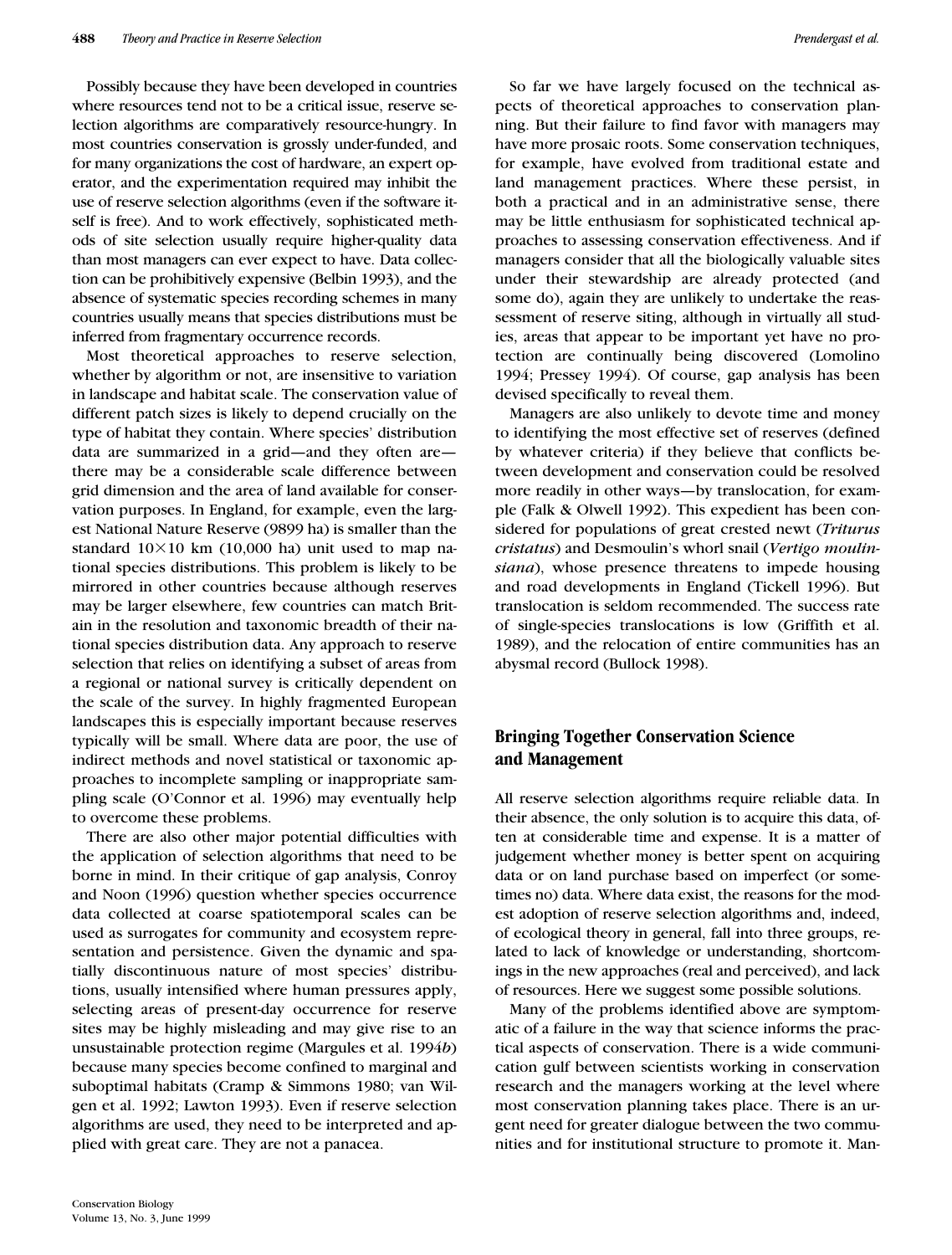agers need to know what science can deliver, and scientists need to deliver what managers need. The responsibility to foster this communion lies in both camps, and both camps need to want change.

Finch and Patton-Mallory (1992) point out that research results are scattered and fragmented throughout the literature, inevitably creating a communication gap between researchers and natural resource managers. Much of the published material on reserve selection appears in the pages of *Biological Conservation* (United Kingdom) and *Conservation Biology* (U.S.), but few managers seem to have regular access to these journals. Targeting the planning community directly via journals such as the *Journal of Environmental Planning and Management* and the *Journal of Environmental Management*, might be more effective, although we know that many voluntary conservation bodies cannot afford the high subscription costs of academic journals of any discipline.

Where the academic literature is unable to forge the essential link between managers and conservation theorists, other approaches are necessary. Short workshops could serve to (1) alert managers of the techniques available and (2) inform researchers of the types of problems facing practical conservation (Brussard et al. 1992; Finch & Patton-Mallory 1992). To be effective, workshops need to be held locally and must be adequately funded.

The unprecedented growth of the Internet has the potential to transform the way theorists and managers communicate, both between and among themselves. (For example, the CODA reserve selection algorithm [Bedward et al. 1992] and the WORLDMAP [Natural History Museum 1998] software are available through web sites.) For the first time there is now enormous scope for rapid and comprehensive communication between all interested parties. A logical extension of software distribution would be the provision of an Internet-mediated conservation planning capability to assist countries where conservation is critically under-funded. Given imagination, resolve, and appropriate funding, there seems little reason why the expertise for reserve selection and other types of highly technical analysis could not be made universally available.

Of course, modern conservation theory and computer algorithms may fail to find support even where managers are aware of them. Where this type of inertia exists, managers need to be able to consider and, if appropriate, implement them without preconceptions. This relies on their recognition that these packages are analysis tools to guide and inform rather than to prescribe planning decisions.

But many of the problems seem to relate more to practicalities than to attitude, in that selection algorithms may not be appropriate for tackling the questions that many managers face. Nature conservation is often just one of the options open to planners for any given parcel of land. Here, paradoxically, the need may be for better algorithms. In Britain the Natural Environment Research Council–Economic and Social Research Council have developed a land-use modeling program (O'Callaghan 1995) that predicts the likely pattern of land use in individual river catchments under various political, economic, and climatic scenarios, with obvious potential for conservation planning.

In many countries, particularly where land for conservation is scarce, the procedures for land acquisition rarely follow the structured and logical path that conservation theory seems to prefer. In Britain the possibility of managers being able to take their pick from a selection of land parcels to develop an optimum network of reserves is negligible, even where multiple additional constraints (availability, cost, etc.) are built into the algorithm. Gap analysis takes as its starting point the existing reserve network, which may give it an advantage over other selection algorithms (although recommendations for land acquisition that stem from it may still be suboptimal if the aim is to minimize total reserve area while maximizing conservation performance [Pressey 1994]). Clearly, all effective conservation organizations need to set priorities, and computer algorithms may help them do this. But in some countries, in Britain for instance, in order to increase the total area of land under protection, managers are increasingly turning their attention to approaches such as habitat re-creation, ecological restoration, and the reconditioning of degraded habitats. Techniques like these may be especially effective when extending existing reserves because of the proximity of existing populations (P. Stirling, personal communication). They are not new and they are not perfect, but in some countries they may offer the best chance of acquiring land for conservation. Algorithms for reserve selection currently play little or no part in reserve extension via these practices.

The question of how to identify sites for nature conservation is complex. But it is subsumed within broader and even more difficult questions. In many situations, the setting aside of isolated habitat patches as reserves, whether singly or in networks, may not be the most effective and is certainly not the most subtle approach to nature conservation. In a world threatened by climate change, for example, the species composition of many reserves will inevitably change, and reserve networks themselves may require periodic reconfiguration to track species as they move. Conservation managers have barely begun to consider the implications of climate change for the siting and management of reserves (Lawton 1997). New thinking in Europe is moving away from the reserve mentality, in favor of a less isolationist approach to conservation. This requires that entire landscapes are made less hostile to wildlife and that the protection of habitat-creating processes rather than habitats themselves becomes the priority. Through this approach the needs of wildlife and human development will be ultimately integrated rather than differentiated. If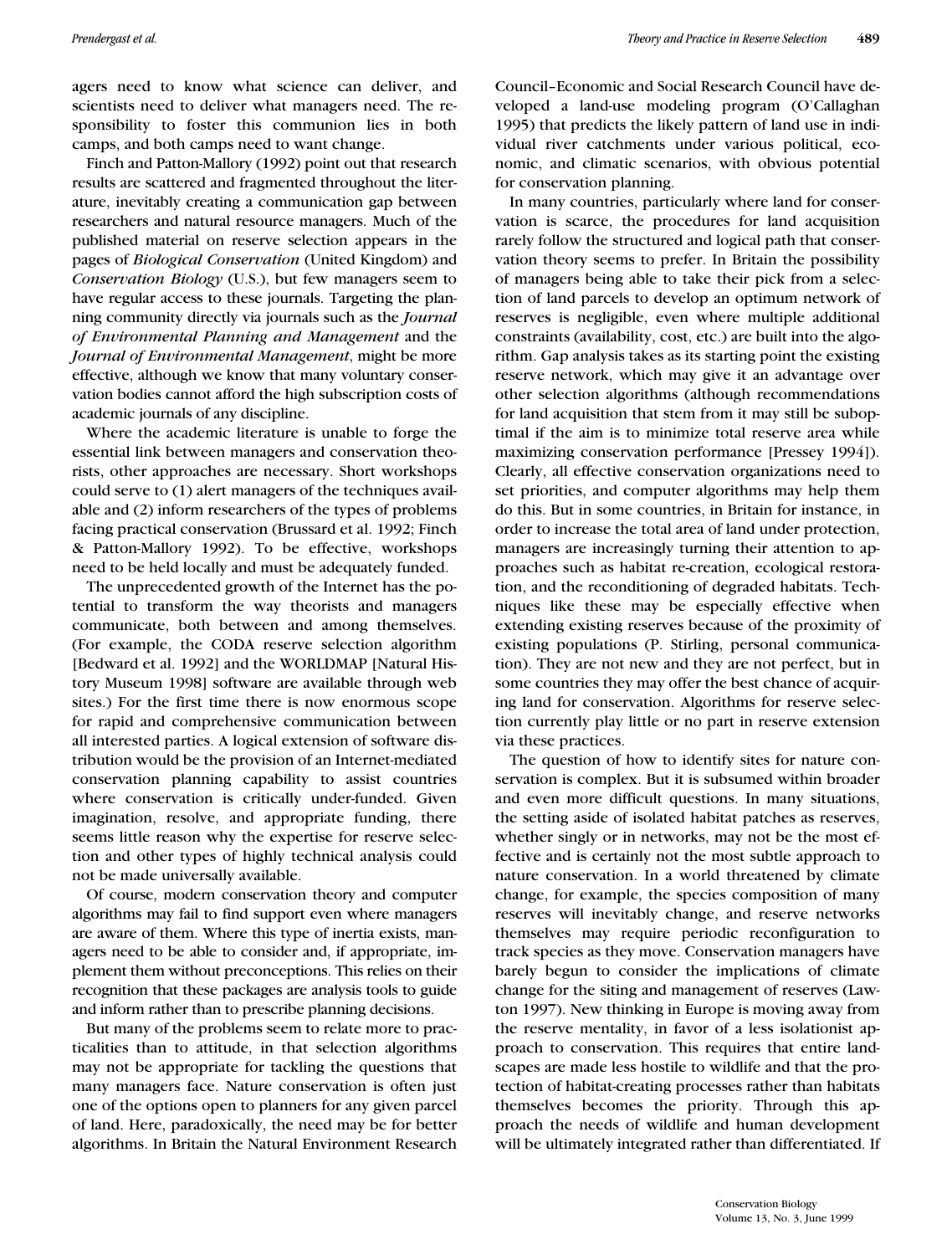this theoretical "landscape and processes" approach to conservation receives practical support, then the need to identify collections of disjunct habitat patches to fulfil certain taxon-specific conservation goals (whether selected by computer algorithm or not) is likely to diminish markedly.

We do not contend that research into the theoretical aspects of conservation planning is unnecessary; indeed it is often through research that new and innovative ideas gain currency. The reserve selection algorithms, and the other technical approaches to developing effective conservation areas we have mentioned, have their own individual characteristics. But beyond these technical details, the planners and researchers seem to be operating in different arenas. Conservation theorists move in a world of phylogenetic trees, habitat classification, species lists, and GIS technology. Practical conservationists, on the other hand, deal with planning regulations, the legal and economic minutiae of land purchase, local politics, fundraising, and practical problems ranging from cleaning ditches to anti-poaching security. We are, of course, generalizing to emphasize our point, but the two endeavors seem worlds apart.

Efforts are being made to make reserve selection algorithms more practical in their application, and these refinements are welcome (Pimm & Lawton 1998). But we believe it is important that theorists do not overestimate the contribution that conservation theory can make in a field that, whether we like it or not, is driven largely by socioeconomic imperatives. If opportunities for direct application are limited, our concern is that conservation theorists may appropriate resources better deployed elsewhere. In the case of Costa Rica, Boza (1993) called for funds for grassroots conservation and effective, broad environmental legislation rather than "more planning studies and documents to tell us what to do." This makes our point. Money is not a universal panacea for conservation problems, but in many areas we believe that it will be sensibly targeted funding, allied with informed policy and pragmatism, rather than theoretical optimization of reserve network design, that will have the greatest immediate effect on the most pressing conservation problems.

### **Acknowledgments**

We thank the numerous respondents to our inquiries for this paper, particularly P. Stirling, P. Challen, R. O'Connor, C. Day, J. Bengtsson, J. Harte, C. Margules, B. McArdle, I. Hodge, S. Kanyamibwa, R. Holt, and B. Eversham.

#### **Literature Cited**

Ando, A., Camm, J., Polasky, and A. Solow. 1998. Species distributions, land values, and efficient conservation. Science **279:**2126–2128.

- Bedward, M., R. L. Pressey, and D. A. Keith. 1992. A new approach for selecting fully representative reserve networks: addressing efficiency, reserve design and land suitability with an iterative analysis. Biological Conservation **62:**115–125.
- Belbin, L. 1993. Environmental representativeness: regional partitioning and reserve selection. Biological Conservation **66:**223–230.
- Bevanger, K. 1987. Number of bird species used for selection of protected areas. Fauna Norvegica. Series C. Cinclus **10:**45–52.
- Boza, M. A. 1993. Conservation in action: past, present and future of the national parks system in Costa Rica. Conservation Biology **7:**239–247.
- Brown, K. S. 1991. Conservation of Neotropical environments: insects as indicators. Pages 349–404 in N. M. Collins and J. A. Thomas, editors. The conservation of insects and their habitats. Academic Press, London.
- Brussard, P. F., D. D. Murphy, and R. F. Noss. 1992. Strategy and tactics for conserving biological diversity in the United States. Conservation Biology **6:**157–159.
- Bullock, J. 1998. Community translocation in Britain setting objectives and measuring consequences. Biological Conservation **84:**199–214.
- Burley, F. W. 1988. Monitoring biological diversity for setting priorities in conservation. Pages 227–230 in E. O. Wilson, editor. Biodiversity. National Academy Press, Washington, D.C.
- Caicco, S. L., J. M. Scott, B. Butterfield, and B. Csuti. 1995. A gap analysis of the management status of the vegetation of Idaho, U.S.A. Conservation Biology **9:**498–511.
- Chanter, D. O., and D. F. Owen. 1976. Nature reserves: a customer satisfaction index. Oikos **27:**65–67.
- Conroy, M., and B. R. Noon. 1996. Mapping of species richness for conservation of biological diversity: conceptual and methodological issues. Ecological Applications **6:**763–773.
- Cousins, S. H. 1991. Species diversity measurement: choosing the right index. Trends in Ecology and Evolution **6:**190–192.
- Cramp, S., and K. L. Simmons, editors. 1980. Handbook of the birds of Europe, the Middle East and North Africa. Volume 2. Hawks to bustards. Oxford University Press, Oxford, United Kingdom.
- Curnutt, J., J. Lockwood, H.-K. Luh, P. Nott, and G. Russell. 1994. Hotspots and species diversity. Nature **367:**326–327.
- Diamond, J. M. 1975. The island dilemma: lessons of modern biogeographic studies for the design of natural reserves. Biological Conservation **7:**129–146.
- Diamond, J. 1986. The design of a nature reserve system for Indonesian New Guinea. Pages 485–503 in M. E. Soulé, editor. Conservation biology: the science of scarcity and diversity. Sinauer, Sunderland, Massachusetts.
- Dobson, A. P., J. P. Rodriguez, W. M. Roberts, and D. S. Wilcove. 1997. Geographic distribution of endangered species in the United States. Science **275:**550–553.
- Falk, D. A., and P. Olwell. 1992. Scientific and policy considerations in restoration and reintroduction of endangered species. Rhodora **94:** 287–315.
- Finch, D. M., and M. Patton-Mallory. 1992. Closing the gap between research and management. Pages 12–16 in Proceedings of the 1992 partners in flight training workshop. General technical report RM 229. U.S. Forest Service, Washington, D.C.
- Game, M. 1990. Best shape for nature reserves. Nature **287:**630–631.
- Gaston, K. J. 1994. Rarity. Chapman and Hall, London.
- Goldsmith, F. B. 1991. The selection of protected areas. Pages 273– 292 in I. F. Spellerberg, F. B. Goldsmith, and M. G. Morris, editors. The scientific management of temperate communities for conservation. 3lst symposium of the British Ecological Society. Blackwell, Oxford, United Kingdom.
- Gotmark, F., M. Ahlund, and M. O. Eriksson. 1986. Are indices reliable for assessing conservation value of natural areas? An avian case study. Biological Conservation **38:**55–73.
- Griffith, B., J. M. Scott, J. W. Carpenter, and C. Reed. 1989. Translocation as a species conservation tool: status and strategy. Science **245:**477–486.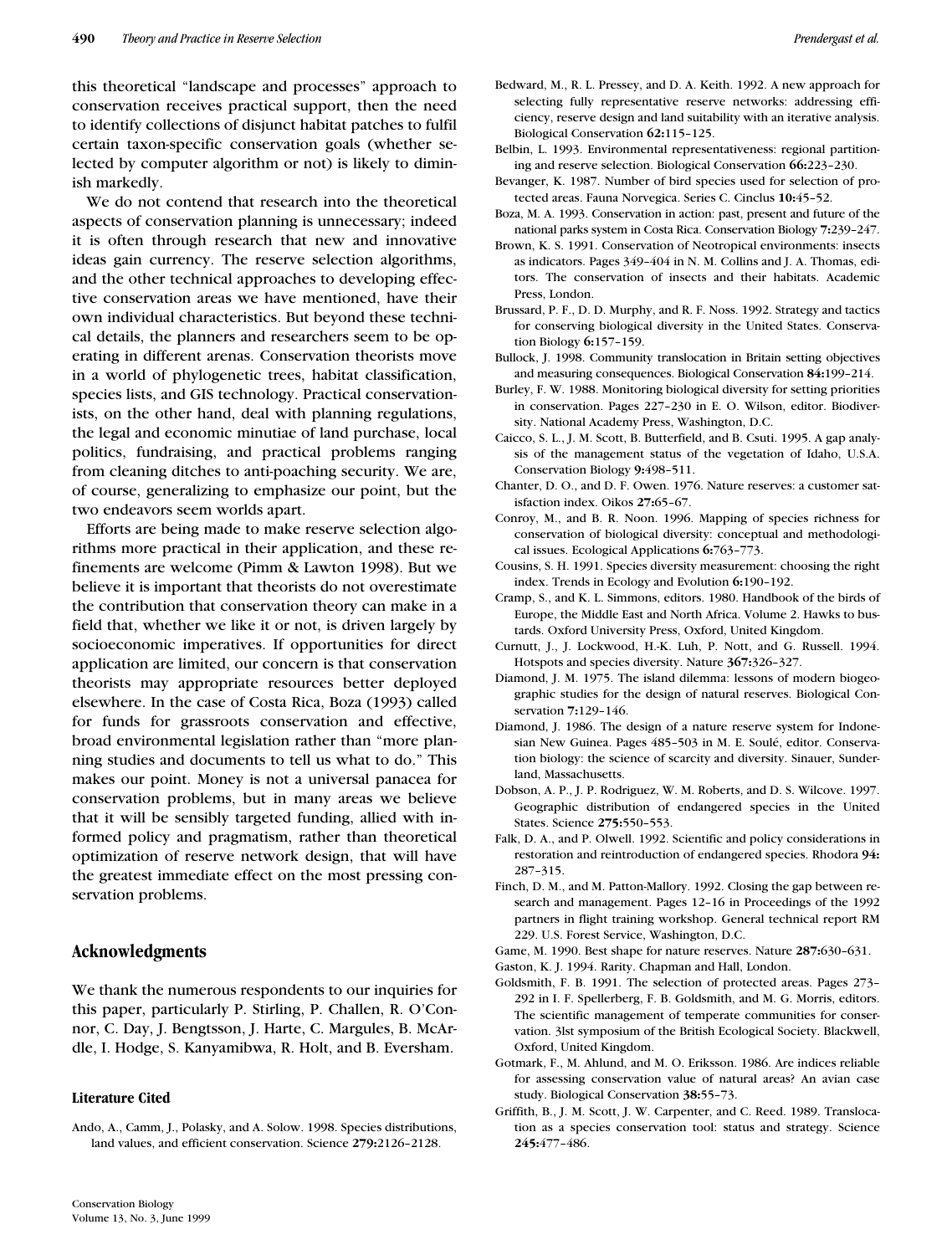- Haila, Y., and J. Kouki. 1994. The phenomenon of biodiversity in conservation biology. Annales Zoologici Fennici **31:**5–18.
- Harrison, R. L. 1991. Toward a theory of inter-refuge corridor design. Conservation Biology **6:**293–295.
- Hodgetts, N. G. 1992. Guidelines for the selection of biological SSSIs: non-vascular plants. Joint Nature Conservation Committee, Peterborough, United Kingdom.
- Hunter, M. L., Jr. 1996. Fundamentals of conservation biology. Blackwell, Cambridge, Massachusetts.
- Hurlbert, S. H. 1971. The nonconcept of species diversity: a critique and alternative parameters. Ecology **52:**577–586.
- International Council for Bird Preservation. 1992. Putting biodiversity on the map: priority areas for global conservation. Cambridge, United Kingdom.
- Kiester, A. R., D. White, E. M. Preston, L. M. Master, T. R. Loveland, D. F. Bradford, B. A. Csuti, R. J. O'Connor, F. W. Davis, and D. M. Stomas. 1993. Research plan for pilot studies of the Biodiversity Research Consortium. U.S. Environmental Protection Agency, Washington, D.C.
- Kirkpatrick, J. B. 1983. An iterative method for establishing priorities for the selection of nature reserves: an example from Tasmania. Biological Conservation **25:**127–134.
- Landres, P. B., J. Verner, and J. W. Thomas. 1988. Ecological uses of vertebrate indicator species: a critique. Conservation Biology **2:**316–328.
- Lawton, J. H. 1993. Range, population abundance and conservation. TREE **8:**409–413.
- Lawton, J. H. 1997. The science and non-science of conservation biology. Oikos **79:**3–5.
- Lawton, J. H., et al. 1998. Biodiversity inventories, indicator taxa and effects of habitat modification in tropical forest. Nature **391:**72–76.
- Lomolino, M. V. 1994. An evaluation of alternative strategies for building networks of nature reserves. Biological Conservation **69:**243–249.
- MacArthur, R. H., and E. O. Wilson. 1967. The theory of island biogeography. Princeton University Press, Princeton, New Jersey.
- MacKinnon, J., and R. DeWulf. 1994. Designing protected areas for giant pandas in China. Pages 127–142 in R. I. Miller, editor. Mapping the diversity of nature. Chapman & Hall, London.
- Magurran, A. 1988. Ecological diversity and its measurement. Croom Helm, London.
- McIntyre, S. 1992. Risks associated with the setting of conservation priorities from rare plant species lists. Biological Conservation **60:** 31–37.
- McKendry, J. E., and G. E. Machlis. 1991. The role of geography in extending biodiversity gap analysis. Applied Geography **ll:**135–152.
- Mann, C. C., and M. L. Plummer 1995. Are wildlife corridors the right path? Science **270:**1428–1430.
- Margules, C. R., and M. B. Usher. 1981. Criteria used in assessing wildlife conservation potential: a review. Biological Conservation **21:** 79–109.
- Margules, C. R, I. D. Cresswell, and A. O. Nicholls. 1994*a.* A scientific basis for establishing networks of protected areas. Pages 327–350 in P. I. Forey, C. J. Humphries, and R. I. Vane-Wright, editors. Systematics and conservation evaluation. Special volume 50. Systematics Association, Clarendon, Oxford, United Kingdom.
- Margules, C. R., A. O. Nicholls, and M. B. Usher. 1994*b.* Apparent species turnover, probability of extinction and the selection of nature reserves: a case study of the Ingleborough limestone pavements. Conservation Biology **8:**398–409.
- Morrone, J. J., L. Katinas, and J. V. Crisci. 1996. On temperate areas, basal clades and biodiversity conservation. Oryx **30:**187–194.
- Myers, N. 1990. The biodiversity challenge: expanded hot-spots analysis. The Environmentalist **10:**243–256.
- Natural History Museum. 1998. Worldmap software. Available from http://www.nhm.ac.uk/science/projects/worldmap.
- Nepal, S. K., and K. E. Weber. 1994. A buffer zone for biodiversity conservation viability of the concept in Nepal Royal Chitwan National Park. Environmental Conservation **21:**333–341.
- Nicholls, A. O., and C. R. Margules. 1993. An upgraded reserve selection algorithm. Biological Conservation **64:**165–169
- O'Callaghan, J. R. 1995. NELUP: an introduction. Journal of Environmental Planning and Management **38:**5–20.
- O'Connor, R. J., M. T. Jones, D. White, C. Hunsaker, T. Loveland, B. Jones, and E. Preston. 1996. Spatial partitioning of environmental correlates of avian biodiversity in the coterminous United States. Biodiversity Letters **3:** 97–110 .
- Oliver, I., and A. J. Beattie. 1993. A possible method for the rapid assessment of biodiversity. Conservation Biology **7:**562–568.
- Pearson, D. L., and F. Cassola. 1992. World-wide species richness patterns of tiger beetles (Coleoptera: Cicindelidae): indicator taxon for biodiversity and conservation studies. Conservation Biology **6:**376–391.
- Peres, C. A., and J. W. Terborgh. 1995. Amazonian nature reserves: an analysis of the defensibility status of existing conservation units and design criteria for the future. Conservation Biology **9:**34– 46.
- Pimm, S. L., and J. H. Lawton. 1998. Planning for biodiversity. Science **279:**2068–2069.
- Possingham, H., J. Day, M. Goldfinch, and F. Salzborn. 1993. The mathematics of designing a network of protected areas for conservation. Pages 536–545 in D. J. Sutton, C. E. M. Pearce, and E. A. Cousins, editors. Decision sciences: tools for today. ASOR, Adelaide, South Australia.
- Prendergast, J. R. 1994. Biodiversity hotspots in Britain. Ph.D. thesis. Imperial College, University of London, London.
- Prendergast, J. R., and B. C. Eversham. 1997. Species richness covariance in higher taxa: empirical tests of the biodiversity indicator concept. Ecography **20:**210–216.
- Prendergast, J. R., R. M. Quinn, J. H. Lawton, B. C. Eversham, and D. W. Gibbons. 1993. Rare species, the coincidence of diversity hotspots and conservation strategies. Nature **365:**335–337.
- Pressey, R. L. 1994. Ad hoc reservations: forward or backward steps in developing representative reserve systems? Conservation Biology **8:**662–668.
- Pressey, R. L., and A. O. Nicholls. 1989. Application of a numerical algorithm to the selection of reserves in semi-arid New South Wales. Biological Conservation **50:**263–278.
- Pressey, R. L., M. Bedward, and D. A. Keith. 1994. New procedures for reserve selection in New South Wales: maximising the chances of achieving a representative network. Pages 351–373 in P. I. Forey, C. J. Humphries, and R. I. Vane-Wright, editors. Systematics and conservation evaluation. Special volume 50. Systematics Association, Clarendon, Oxford, United Kingdom.
- Pressey, R. L., H. P. Possingham, and C. R. Margules. 1996. Optimality in reserve selection algorithms: when does it matter and how much? Biological Conservation **76:**259–267.
- Pressey, R. L., H. P. Possingham, and J. R. Day. 1997. Effectiveness of alternative heuristic algorithms for identifying indicative minimum requirements for conservation reserves. Biological Conservation **80:**207–219.
- Rebelo, A. G., and W. R. Siegfried. 1992. Where should nature reserves be located in the cape floristic region, South Africa? Models for the spatial configuration of a reserve network aimed at maximizing the protection of floral diversity. Conservation Biology **6:**243–252.
- Rebelo, A. G., and S. A. Tansley. 1993. Using rare plant species to identify priority conservation areas in the Cape floristic region: the need to standardize for total species richness. South African Journal of Science **89:**156–161.
- Reed, T. M. 1983. The role of species—area relationships in reserve choice: a British example. Biological Conservation **25:**263–271.
- Renner, S., and R. E. Ricklefs. 1994. Systematics and biodiversity. Trends in Ecology and Evolution **9:**78.
- Scott, J. M., et al. 1993. Gap analysis: a geographical approach to protection of biological diversity. Wildlife Monographs **123:**1–41.
- Simberloff, D., J. A. Farr, J. Cox, and D. W. Mehlman. 1992. Movement corridors: conservation bargains or poor investments? Conservation Biology **6:**493–504.